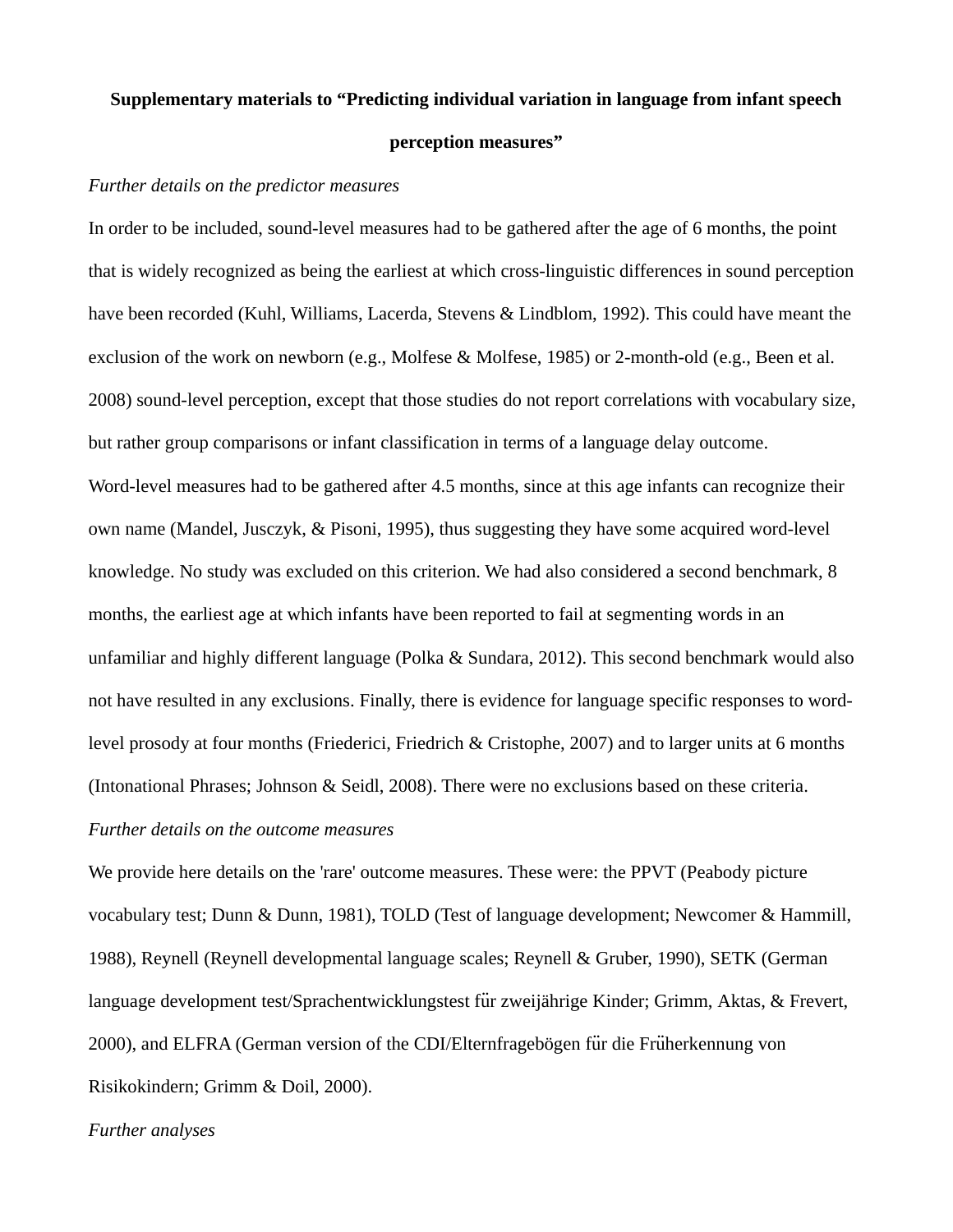Following a reviewer's suggestion, we explore the modulation of association strength depending on potential mediators using descriptive plots. Statistical exploration would not have been appropriate as heterogeneity was not significant; however, it is not uncommon for this to occur with datasets as small as ours (Rosenthal & DiMatteo, 2001).

Two likely candidates for mediators were linguistic level and age. The following plots illustrate the relationship between, in the y-axis, correlation coefficient (converted in terms of predicted association direction, and with a single measure per infant group), and three possible predictors: age at the infant measure; age at the outcome measure; and difference between these two timepoints. For studies where outcomes were gathered at multiple ages, the mean age weighted by sample size was used. The possibility that this relationship is modulated by linguistic level is captured by using different codes for each level: Red 's' indicate points from the sound-level group; blue w, word-level; black p, prosody.



Visual inspection suggests that all measures lead to higher r's when gathered early on, at, or before 8 months of age. There may be also an increase in correlation strength with Outcome age, at least in the 10 to 30 month range where the data is more abundant. This is also clear in the right-hand plot, which seems to show an increase in correlation coefficient with increasing infant to outcome age separation. Increases in correlation strength with age are common for additive ('snowball') effects, as in the case of correlations between parental and filial IQ (Bergen, Gardner, & Kendler, 2007).

To further explore this intriguing possibility, we turned to the data set including all original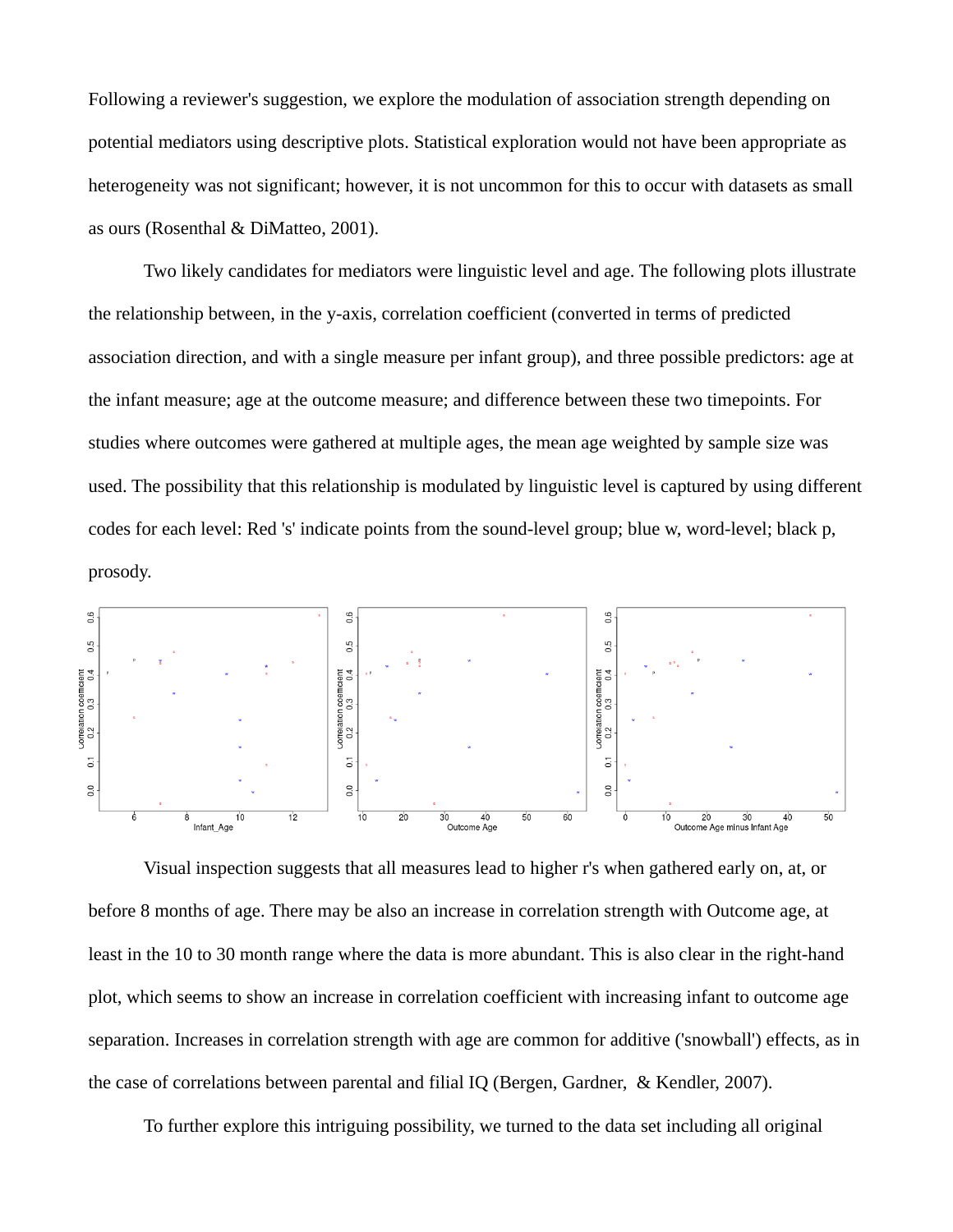correlations, before they are combined into a single median for each study. This fuller data set is interesting for the question at hand because several studies gathered multiple infant or multiple outcome measures. In the latter case, we could observe an increase in the r coefficient with outcome/difference age even within studies – provided that the relationship we observed in the previous graph is true (i.e., if the association strength increases with infant age). The following figure represents the same relationships as above, except that each study is now coded with a different symbol; thus, we would expect the same increase in r with age holding symbol constant. This



expectation is not met, as shown in the figure above. This is particularly apparent when drawing lines between the outcome ages among those studies that do have multiple outcome ages, as done in the chart shown in the next page. Additionally, notice that here we plot raw, untransformed r (i.e., without converting direction as a function of authors' report of what that direction should be), and concentrate only in studies with a correlational design.

Based on these data, it is premature to draw any final conclusions regarding the most promising predictors, and the best ages at which to administer them. Nonetheless, we provide here some generalizations to guide future explorations. In particular, notice that prosodic tasks have yielded the largest median correlation, albeit there are only a handful of studies on this level. The forte of the sound-level predictors is their narrow confidence interval, making them a safer choice. Investigating the latter would be particularly important, given that almost all of the data on this predictor has been gathered by the same research group.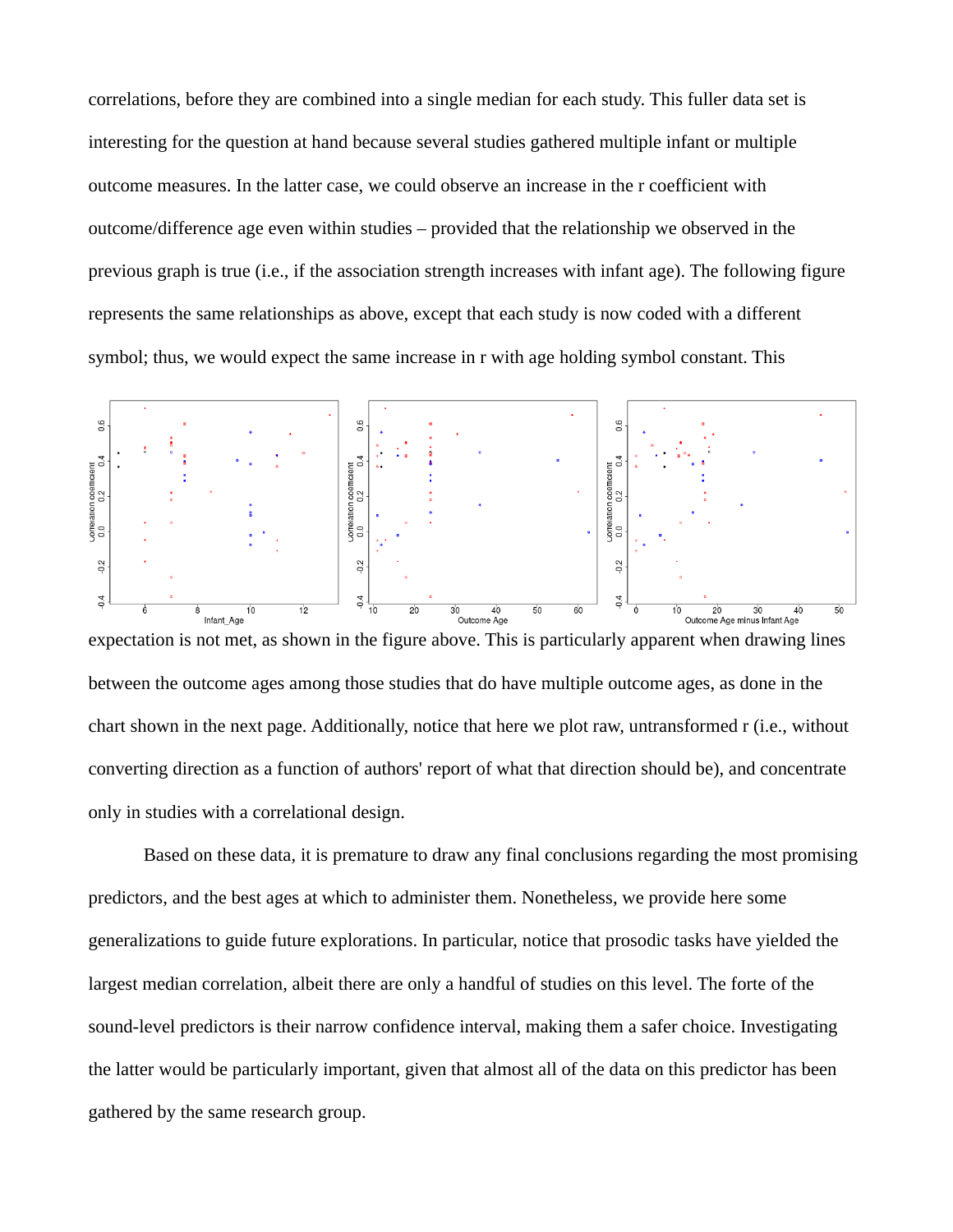

Outcome age (months)



## **References**

Been, P. H., van Leeuwen, T. H., van Herten, M., Maassen, B., van der Leij, A., & Zwarts, F. (2008). Auditory P2 is reduced in 5 month old infants from dyslexic families. *Brain Research in Language, 1*, 93-110.

Bergen, S. E., Gardner, C. O., & Kendler, K. S. (2007). Age-related changes in heritability of

behavioral phenotypes over adolescence and young adulthood: a meta-analysis. *Twin Research*